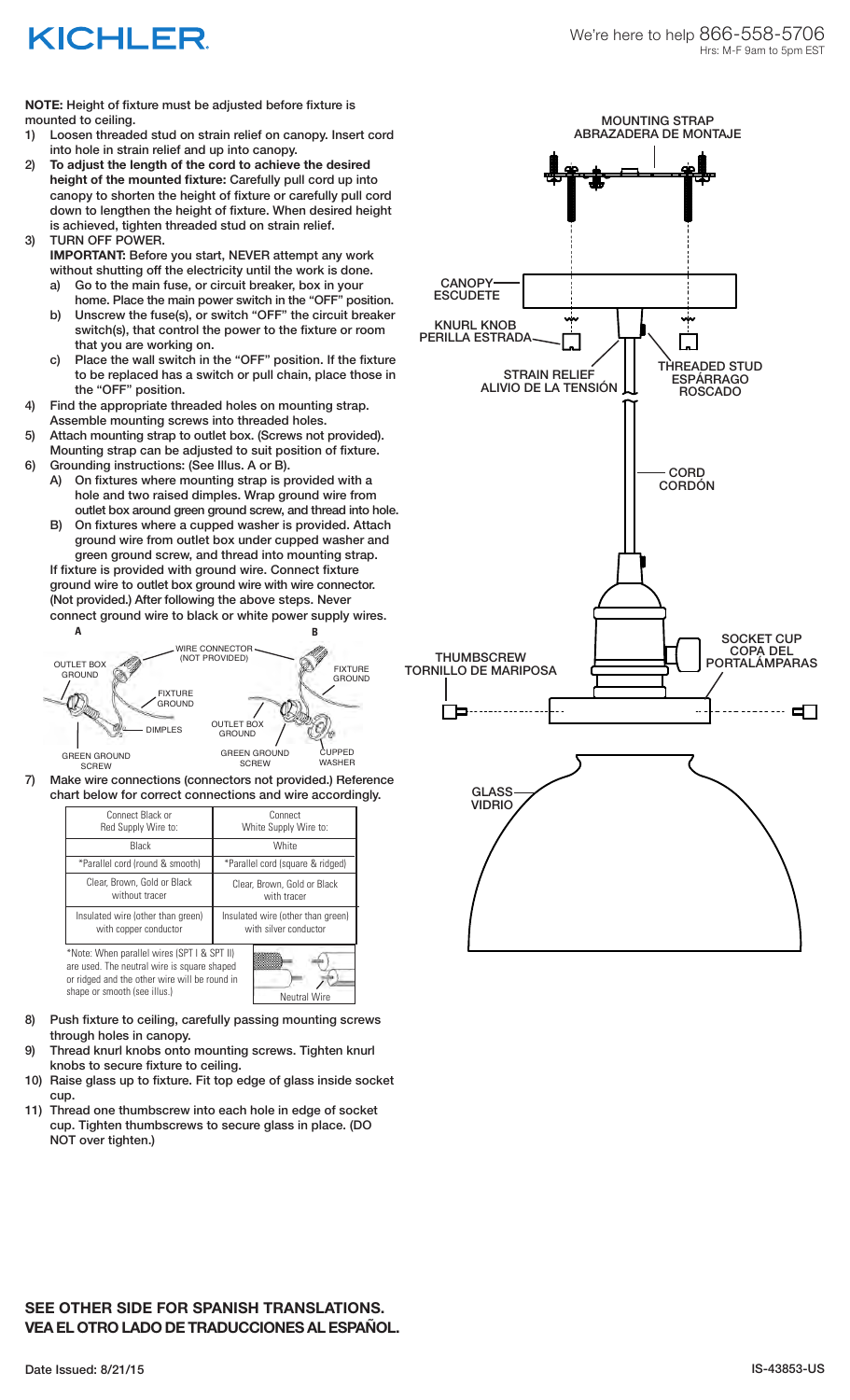## KICHLER

**NOTA:** La altura del artefacto debe ser ajustada antes de que el artefacto sea montado en el techo.

- 1) Afloje el espárrago roscado en el alivio de la tensión en el escudete. Inserte el cordón en el agujero en el alivio de tensión y hasta en el escudete.
- 2) **Para ajustar la longitud del cordón para lograr la altura deseada del artefacto montado:** Afloje el espárrago roscado sobre el alivio de la tensión en el escudete. Jale el cordón cuidadosamente hacia arriba dentro del escudete para acortar la altura del artefacto o jale el cordón cuidadosamente hacia abajo para alargar la altura del artefacto. Cuando se alcance la altura deseada, apriete el espárrago roscado.
- 3) APAGUE LA ALIMENTACIÓN ELÉCTRICA. **IMPORTANTE:** Antes de comenzar, NUNCA trate de trabajar sin antes desconectar la corriente hasta que el trabajo se termine.
	- a) Vaya a la caja principal de fusibles, o interruptor o caja de circuitos de su casa. Coloque el interruptor de la corriente principal en posición de apagado "OFF".
	- b) Desatornille el (los) fusible (s), o coloque el interruptor o interruptores del breaker en posición de apagado "OFF", que controla (n) la corriente hacia el artefacto o habitación donde está trabajando.
	- c) Coloque el interruptor de pared en posición de apagado "OFF". Si el artefacto que se va a reemplazar tiene un interruptor o cadena que se jala, colóquelos en la posición de apagado "OFF".
- 4) Encontrar los agujeros roscados correctos en la abrazadera de montaje. Instalar los tornillos de montaje en los agujeros roscados.
- 5) Unir la abrazadera de montaje a la caja de conexiones. (No se proveen tornillos). La abrazadera de montaje puede ajustarse para acomodar la posición del artefacto.
- 6) Instrucciones de conexión a tierra solamente para los Estados Unidos. (Vea la ilustracion A o B).
	- A) En las lámparas que tienen el fleje, de montaje con un agujero y dos hoyue los realzados. Enrollar el alambre a tierra de la caja tomacorriente alrededor del tornillo verde y pasarlo por el aquiero.
	- B) En las lámparas con una arandela acopada. Fijar el alambre a tierra de la caja tomacorriente del ajo de la arandela acoada y tornillo verde, y paser por el fleje de montaje.

Si la lámpara viene con alambre a tierra. Conecter el alambre a tierra de la lámpara al alambre a tierra de la caja tomacorriente con un conector de alambres (no incluido) espués de seguir los pasos anteriores. Nunca conectar el alambra a tierra a los alambres eléctros negro o blanco.



7) Haga les conexiones de los alambres (no se proveen los connectores.) La tabla de referencia de abajo indica las conexiones correctas y los alambres correspondientes.

| Conectar el alambre de<br>suministro negro o rojo al                                                                                                                                                         | Conectar el alambre de<br>suministro blanco al                  |
|--------------------------------------------------------------------------------------------------------------------------------------------------------------------------------------------------------------|-----------------------------------------------------------------|
| Negro                                                                                                                                                                                                        | Blanco                                                          |
| *Cordon paralelo (redondo y liso)                                                                                                                                                                            | *Cordon paralelo (cuadrado y estriado)                          |
| Claro, marrón, amarillio o negro<br>sin hebra identificadora                                                                                                                                                 | Claro, marrón, amarillio o negro<br>con hebra identificadora    |
| Alambre aislado (diferente del verde)<br>con conductor de cobre                                                                                                                                              | Alambre aislado (diferente del<br>verde) con conductor de plata |
| *Nota: Cuando se utiliza alambre paralelo<br>(SPT I y SPT II). El alambre neutro es de forma<br>cuadrada o estriada y el otro alambre será de<br>forma redonda o lisa. (Vea la ilustración).<br>Hilo Neutral |                                                                 |



8) Empuje el artefacto hacia el techo, pasando cuidadosamente los tornillos de montaje a través de los orificios en el escudete.

- 9) Atornille las perillas estriadas en los tornillos de montaje. Ajuste las perillas estriadas para fijar el artefacto en el techo.
- 10) Eleve la vidrio hacia el artefacto. Coloque el borde superior del vidrio en el interior de la copa del portalámparas.
- 11) Atornille un tornillo de mariposa en cada agujero en el borde de la taza del casquillo. Apriete los tornillos para fijar el vidrio en su lugar. (No en exceso.)

Date Issued: 8/21/15 IS-43853-US **SEE OTHER SIDE FOR ENGLISH TRANSLATIONS. VEA EL OTRO LADO DE TRADUCCIONES AL INGLÉS.**